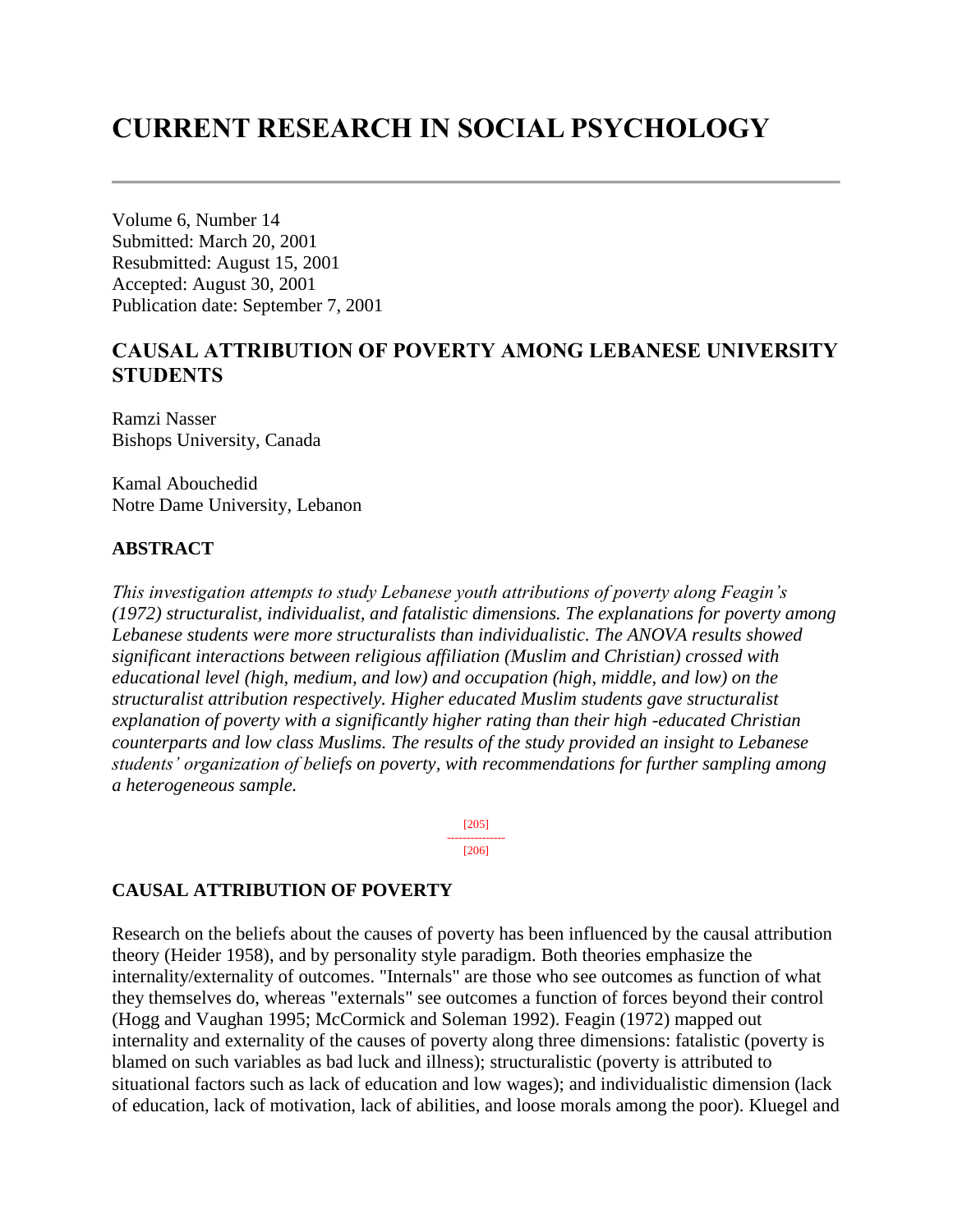Smith (1981, 1986) analyzed the various psychological mechanisms of attribution biases of life experiences, i.e., beliefs about socioeconomic status (income, class, or social status), and demographic variables (age, gender, place of residence, and religion) as determinants for explaining the causes of poverty in psychosocial terms. While, class has been used as an important predictor for explaining causal attribution of poverty, other independent variables such as inter-group political behavior (Furnham 1982), financial status (Williamson 1974), and ethnicity (Hunt 1996) have also been used as predictors for explaining the causes of poverty.

Studies conducted in the United States have shown that causal attribution of poverty by Americans differs from societies in which political and social values permeate an egalitarian behavioral structure. Americans are more likely to attribute poverty to individualistic reasons, blaming the poor for their own plight, while privileging the rich (Feagin 1972, 1975). British, adolescents' attitudes to poverty were more egalitarian than being individualistic, with more structural views to the causes of poverty (Furnham 1982). The findings of other studies conducted outside the United States have been mixed. The European (Belgium, Denmark, Germany, Greece, Spain, France, Ireland Italy, Luxemburg, Holland, Portugal, and United Kingdom) study, ranked the most common causes of poverty to bad luck (fatalistic-status quo), laziness (individualist), lack of will power (individualist), and injustice in society (societal) (Commission of the European Communities 1990). On the other hand, New Zealand adolescents attributed poverty to individual traits as being able to produce and maintain a standard of income (Stacy and Singer 1985). From another perspective, adopting the actor-observer model, Hine and Montiel (1999) showed that Filipinos were more structuralist and individualist than their Canadian university students counterparts. In a similar vein, recent data comparing the attitudes to poverty between Australian and Malawi university students (Carr and MacLachan 1998) they showed that Malawi students favored structuralist interpretations of poverty than their Australian counterparts.

> [206] --------------- [207]

Evidently, lay explanations of poverty in Third World countries were more structural than those of Western developed ones. This might be distorted given the sampling procedures and what patterns of attribution they reflect. Hence, the level of education of the sample plays a salient role in the way patterns of attributions are presented. In fact, causal attribution of poverty varies across cultures and nations due to different patterns of family socialization (Kluegel and Smith 1981;1986), type of education, and other social and political processes. While sustained research has been strongly aware of the role of social and political institutions in the formation of beliefs about the causes of poverty (Furnham 1982), very little is known about the influence of religious, tribal, and traditional institutional beliefs concerning poverty. In addition, there is a distinct paucity of evidence on the impact of family socialization practices, personality characteristics, cognitive styles, and education on the formation of poverty attitudes.

In the light of cross-cultural studies on poverty, Hunt's (1996) control of the ethnic dimension as a predictor for explaining the causal attribution of poverty comes close to generalizing about how a cross-national confessional system as is the case of Lebanon can influence individuals' attribution of the causes of poverty. Hunt's study has showed a pattern among Afro-Americans of greater individualistic attribution of poverty than Whites did. Latinos ranked highest on the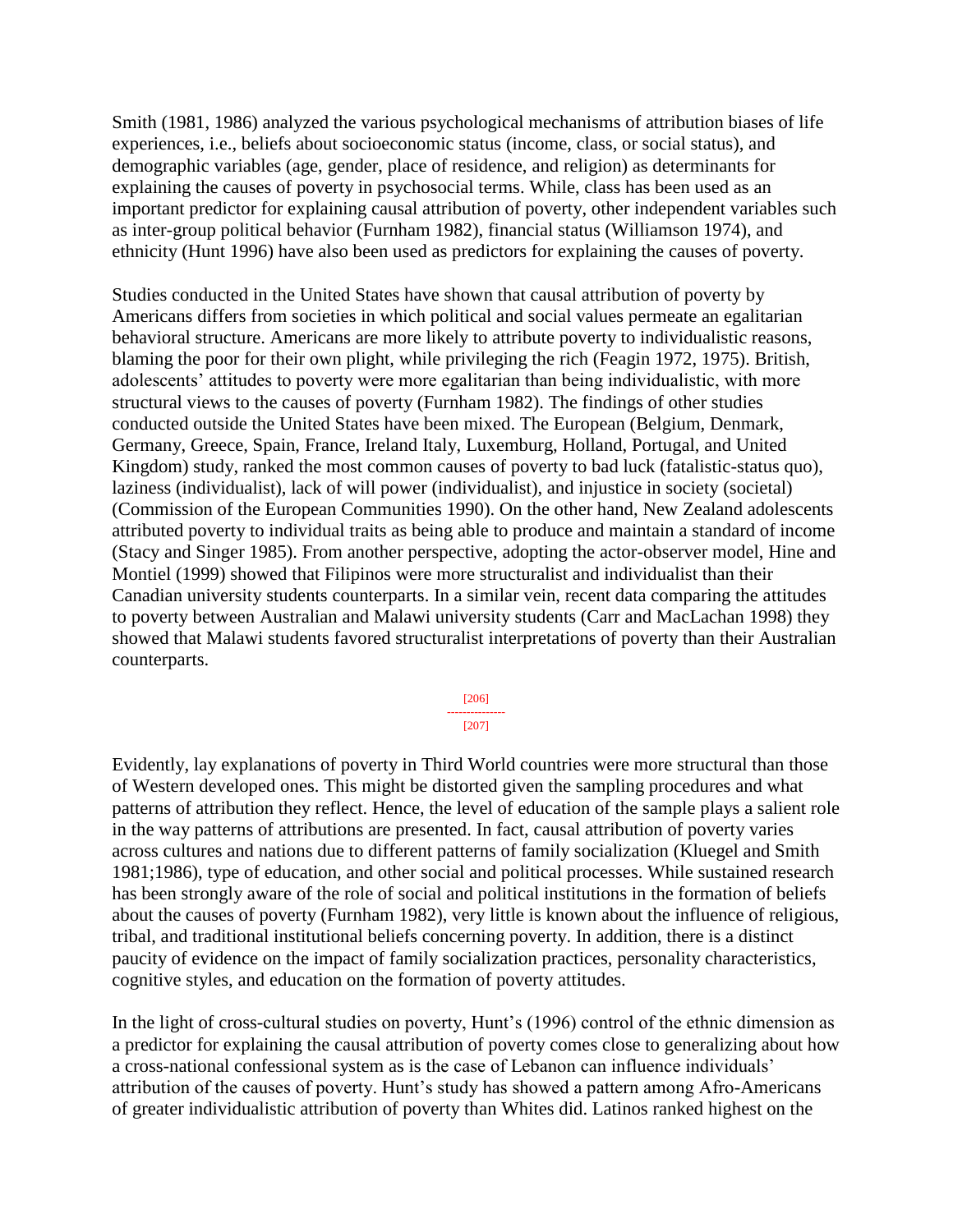individualistic scale followed by Afro-Americans and Whites. As religious or ethnic affiliation cuts across subjective socioeconomic measures such as education, income, and occupation; these being low or high, combined with religious identifications provide two discernible perspectives of attribution of responsibility for poverty. The first is what is considered the *culture of poverty hypothesis*, which explains poverty as a characteristic of the poor, and a permanent case of crossgenerational way of life (Bullock 1999). This hypothesis attributes the causes of poverty to the poor and hence considers attributions as individualistic irrespective of confessional or ethnic affiliation. The second perspective is known as *system blame hypothesis* which is a more compatible notion with societies of multi-ethnic and multi-cultural systems (Della Fave 1974). The *system blame hypothesis* suggests that individuals belonging to a certain group believe whether correctly or incorrectly they have been discriminated against, they will tend to deflect responsibility of a negative event on the system.

#### [207] --------------- [208]

Social scientists have also looked at attributes to poverty separated along factors of socioeconomic status, and group consciousness (Huber and Form 1973; Vanneman 1980; Guest 1980). A number of studies drew the relation between class and attributions to poverty. These studies, (e.g., Furnham 1982, 1985) have showed principal individualistic attributions (i.e., blame the poor) of poverty among middle class individuals. Bullock (1999) found similar attributions in her American sample indicating a middle-class individualistic attribution. Kluegel and Smith (1986) showed rather a weak correlation between most standard socio-demographic variables and beliefs about poverty. On the other hand, Nilson (1981) in his use of education, income, and occupational status measures, found income to have a small effect on the individualistic dimension. As alluded to earlier, many of the inconsistent results regarding poverty may be due to sampling procedures and sample representation: particularly, in the selection of non-homogeneous samples being of high middle class and low middle class. This study first explores the patterns of attributions among class gradients in a Middle Eastern societal context. Specifically, it will look at the extent to which explanations of poverty can be classified into fatalistic, individualistic, societal, and structural attributions. Factor analytic studies (Feagin 1972; Feather 1974; Furnham 1982; Morcol 1997) have supported the latter three-factor structures. This study will also attempt to adapt the operational measures of poverty analysis in order to derive a pattern of attribution reflecting the three-factor structure.

In reviewing the extant literature of poverty, very little is known about how the university students in Middle Eastern societies (the case of Lebanon) attribute the causes of poverty. The *culture of poverty hypothesis suggests* that relatively disadvantaged individuals who have some interest and benefit in structural change could make more structuralist attributions of poverty. This relationship is not quite evident in societies characterized by a high level of alienation and wide gaps in socio-economic statuses. Khashan (1992) reports that Lebanese youth approach their institutions with ambiguity, manifesting low levels of trust in them. The separation between the individual and the state compounded by a prolonged social and economic crisis tends to lead to a structuralist explanation of poverty, a process of externalizing blame (Kluegel and Smith 1981). In our view, the explanation of poverty in Lebanon could reveal a different perspective than that supplied by the *culture of poverty hypothesis*.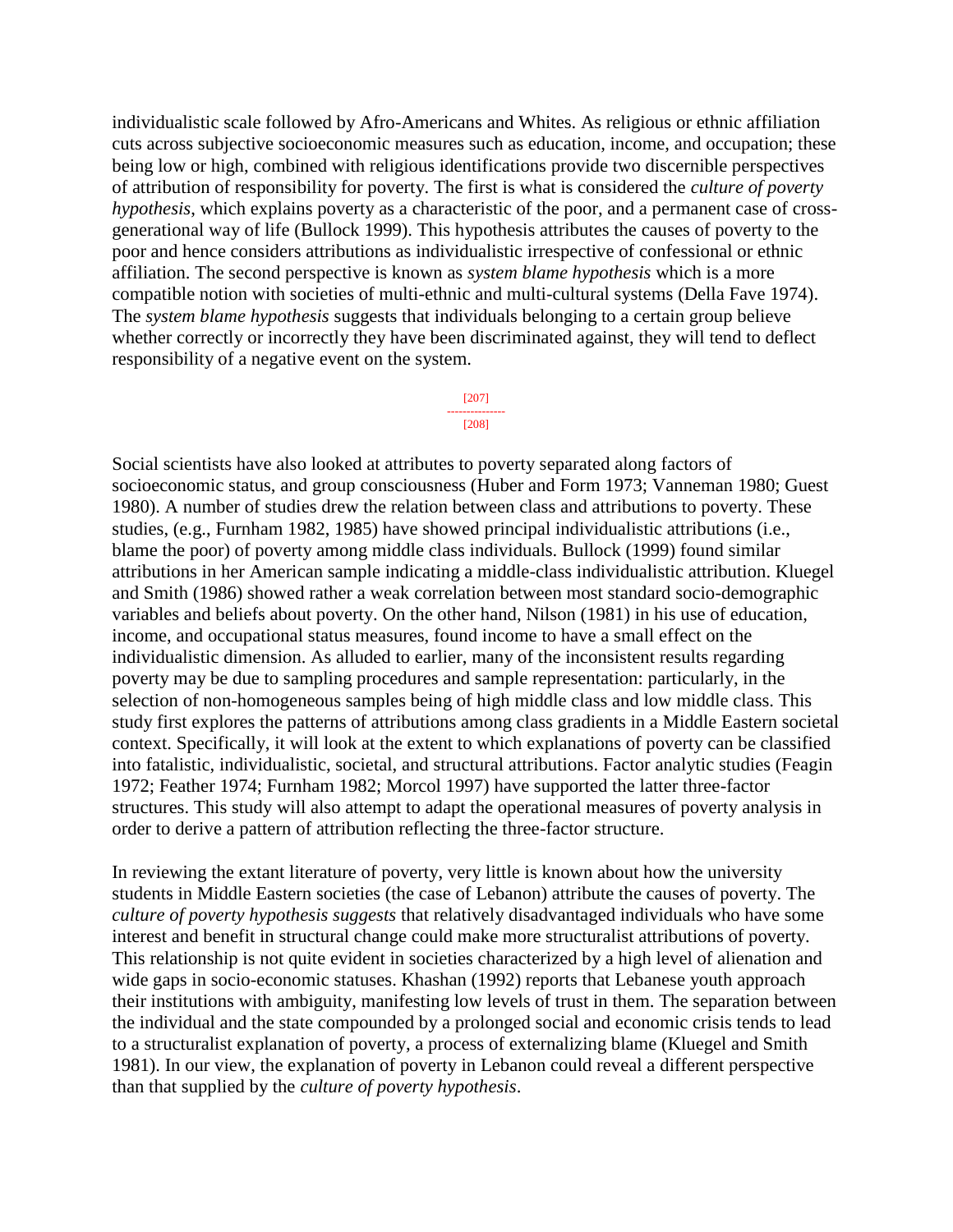Since racial or religious distinctiveness cut across social classes, interactions with socioeconomic factors offer two discernible hypotheses for this study. In the context of Lebanon's multiconfessional society (Khashan 1992): The more affluent, high status, and powerful Christians would tend to endorse individualistic attributions of poverty, while the less to do Muslims will be more agile to endorse structuralist attributions. This is comparable to the analysis and patterns of poor ethnic minorities who would generally make structural attributions of poverty (Bullock 1999). In order to test for this hypothesis, the authors empirically examined the relation of socioeconomic factors of income, parental level of education and occupational status with religious identification on Lebanese students' attribution of poverty.

> [208] --------------- [209]

### **METHOD**

### **Participants**

A sample of 232 students enrolled in two private universities in Lebanon was selected for the study. One hundred and thirty nine students were female (61.2%) and 88 were males (38.8%). In terms of their religious background, n=123 of the respondents came from Christian groups 107 from Muslim groups. Students self-reported their parents' level of occupation on a three point scale ranging from high to low. This was transformed to a ratio by dividing each of the mothers' and fathers' occupational statuses by 3, and average taken between them. Based on the median of the distribution of the single occupational status variable, a three level occupational status was obtained (i.e., high, middle and low). The same algorithm was used to obtain the parents' level of education. Based on the distribution of the variable with median as the datum indicator, a three level educational level was obtained. Similarly, self-reported average father's and mother's income was recalculated into one family average income and re-coded into a three level variable (high, middle and low).

# **Questionnaire**

A questionnaire consisting of 29 variables was prepared and administered by the authors. The variables on the questionnaire were obtained and adapted from the pertinent literature (Feagin 1972; Hunt 1996; Morcol 1997; Griffin and Oheneba-Sakyi 1993; Williamson 1974). Several procedures were employed to ensure the reliability of the data and the validity of the instrument. Panel discussions and open ended-interviews involving students and faculty were organized to deal with the various aspects of the questionnaire. A pilot test was administered to 19 students outside the main sample frame to ensure the clarity of the variables, and required changes were added to the final format of the questionnaire. Factor analysis employing varimax rotation with an eigen cut-off value of 1.0 was used to obtain the construct validity of the instruments (Can you report the Cronbach Alpha).

The structure of the questionnaire was divided into two sections (see appendix I). Section one included the following background information: gender, sectarian identification, social class, employment, parents' (father and mother) occupational status, educational background, and family annual income. Section two of the questionnaire requested students to respond to 15 statements on the causes of poverty (fatalistic, individualistic and structuralistic) using a five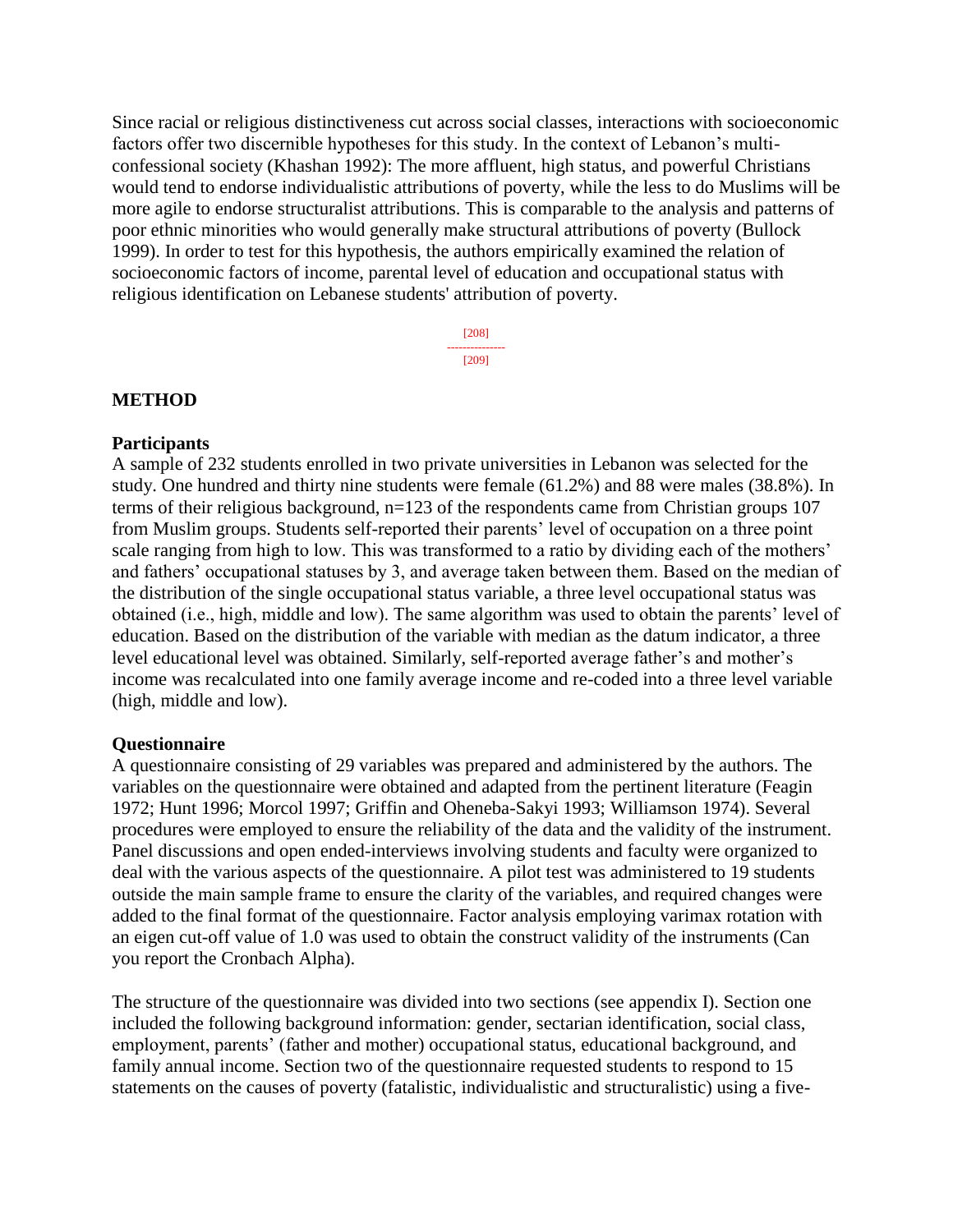point multiple-choice scale: (5) strongly agree, (4) agree, (3) do not know, (2) disagree, and (1) strongly disagree.

> [209] --------------- [210]

# **RESULTS**

### **Factor Analysis Results**

Data collected on the poverty scale were factor analyzed using principle component analysis with units in the diagonal, an eigen cut-off value of 1.0, and varimax rotation. Analysis of the 15 items was reduced to four factors: the first factor accounted for 17.6% of the variance, the second 13.8%, the third 6.2%, and the fourth 4.0%. These results were considered to provide an easily interpretable inference corresponding to the scales devised.

Table 1, presents the factor analysis results: the distributed loading on all rotated factors provides good evidence for the validity of items in *a priori* of the conceptualized scale. The first factor loading appeared for items 1 through 5, which is the structure scale. The second factor showed a high loading on items 11, 13, 14, and 15 conceptualized as individualistic. Two items from the second factor: "too many children per household and sickness" and "physical handicaps" were considered as conditions that cannot be drawn out easily as separate characteristic of the poor but as status quo conditions. Hence, this dimension was considered to be as individualistic attribution with a status quo explanation of poverty. The third factor showed high loading on items 8 and 9 which explained the fatalistic dimension. The fourth factor had high loading for items 6, 7, 10, and 12, items 6 and 7 considered lack of skilled workers in society and immigration from the country as societal explanations of poverty. This particular factor had a 4.0% of the variance explained and could not be said to have *a priori* classification. This factor produced a level of heterogeneity not evident in the other three factors (structuralistic, individualistic and fatalistic) and provided little significant change in the overall factor analysis results. However, we labeled it as individualistic because blame was directed at the individual's status quo. The overall composition of the scale in the test was psychometrically valid and showed that the general structure from an internal or external attribution perspective was interpretable from the factor analysis results.

> [210] --------------- [211]

| Factor               | <b>Poverty Items</b>                                 | Loading | h2<br>Comm | <b>Variance</b> | <b>Reliability</b> |
|----------------------|------------------------------------------------------|---------|------------|-----------------|--------------------|
| <b>Structuralist</b> | 1. The government's difficulty to<br>provide jobs    | .59297  | .40        | 17.60%          | 0.70               |
|                      | 2. The government's difficulty to<br>provide housing | .69087  | .53        |                 |                    |

**Table 1.** Factor Analysis of the 15-Item Poverty Scale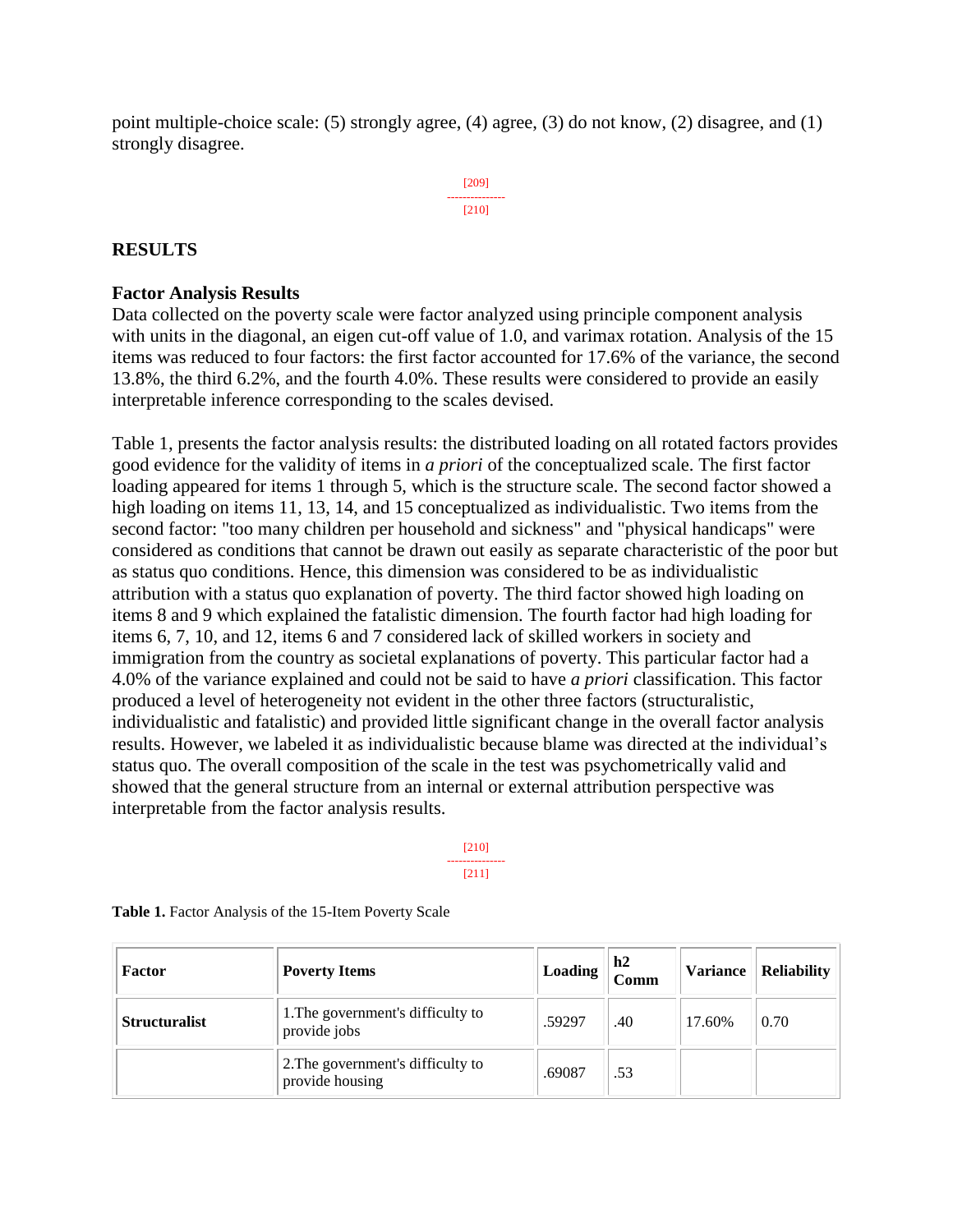|                                                       | 3. The government's difficulty to<br>provide education       | .65037 | .42 |        |      |
|-------------------------------------------------------|--------------------------------------------------------------|--------|-----|--------|------|
|                                                       | 4. The government's difficulty to<br>provide health services | .71591 | .53 |        |      |
|                                                       | 5. The government's difficulty to<br>support agriculture     | .54542 | .39 |        |      |
| <b>Individualist</b><br>(status quo)                  | 11. Too many children per household                          | .44815 | .34 | 13.80% | 0.60 |
|                                                       | 13. Sickness and physical handicapped                        | .42818 | .29 |        |      |
|                                                       | 14. Lack of proper money<br>management amongst the poor      | .60368 | .42 |        |      |
|                                                       | 15. Lack of education among the poor                         | .68196 | .47 |        |      |
| <b>Fatalist</b>                                       | 8. Just bad luck                                             | .80497 | .67 | 6.20%  | 0.70 |
|                                                       | 9. Fate                                                      | .75346 | .60 |        |      |
| <b>Individual</b><br>(blaming the poor)<br>(societal) | 6. Lack of skilled people in society                         | .49066 | .26 | 4.00%  | 0.50 |
|                                                       | 7. Immigration from the country                              | .55200 | .32 |        |      |
|                                                       | 10. Lack of effort by the poor                               | .40914 | .29 |        |      |
|                                                       | 12. Loose morals among the poor                              | .37953 | .29 |        |      |

# **Rating the Poverty Scales**

Three empirically validated scales, which explained poverty, were adapted in the study (fatalistic: items 8 and 9; individualistic (status quo): 11,13,14, and 15; individualistic (societal): 6,7,10, and 12; and structuralistic: items 1-5). In each of these scales a mean score was obtained by adding the rating on each item for the scale, then dividing by the number of items for that particular scale. Table 2, presents a paired-t scores for the analysis. Consistently, individuals rated the structuralistic scale higher than all other scales (the higher the ratings the higher the agreement on the aggregate scores).

> [211] ---------------

[212]

Subjects consistently rated the causes of poverty being less fatalistic than being individualistic or structuralistic. Past research (e.g., Hunt 1996) viewed the individualist versus the structuralist dimension at two extreme bipolar ends in which two beliefs either structural or individualistic were inconsistently held together. The individualistic (societal) may underpin two external attributions: fatalism and structuralism as it presented a rather weak and non-homogeneous factor explaining little variance in the overall factor structure.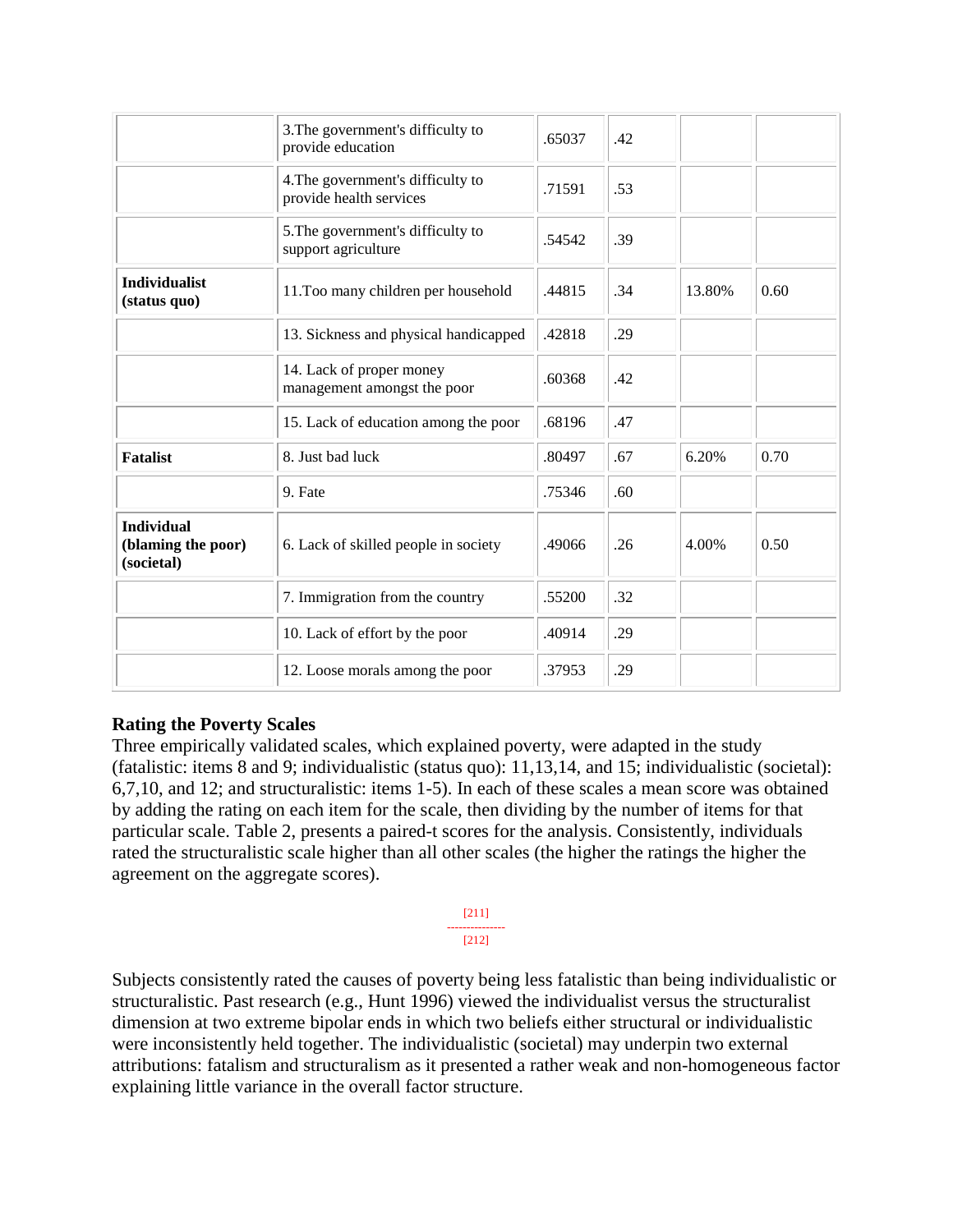The mean difference between all four combinations of poverty ratings (fatalist, individualist (status quo), individualist (societal), and structuralist) is highly significant. These findings indicate that during times of social change or turmoil, as is the case of Lebanon, structural beliefs may actually dominate the ideological beliefs of society (Kluegel and Smith 1986). Significant difference was found by all combinatorial differences on the attributions of poverty. The lowest rating was obtained on the fatalistic dimension; subsequent analysis would have to question the differences between socio-demographic and socioeconomic variables.

#### [212] --------------- [213]

| <b>Explanation</b>         | <b>Mean</b> | N   | т           |
|----------------------------|-------------|-----|-------------|
| <b>Fatalistic</b>          | 2.21        |     |             |
|                            |             | 232 | $-13.28***$ |
| Individualist (societal)   | 3.18        |     |             |
| <b>Fatalistic</b>          | 2.21        |     |             |
|                            |             | 232 | $-20.73***$ |
| <b>Structuralist</b>       | 4.02        |     |             |
| <b>Fatalistic</b>          | 2.21        |     |             |
|                            |             | 232 | $-16.24***$ |
| Individualist (status quo) | 3.47        |     |             |
| Individualist (societal)   | 3.18        |     |             |
|                            |             | 232 | $-11.72***$ |
| <b>Structuralist</b>       | 4.02        |     |             |
| Individualist (societal)   | 3.18        |     |             |
|                            |             | 232 | $-4.92***$  |
| Individualist (status quo) | 3.47        |     |             |
| <b>Structuralist</b>       | 4.02        |     |             |
|                            |             | 232 | 8.47***     |
| Individualist (status quo) | 3.47        |     |             |

**Table 2.** t-test scores difference between all four explanations of poverty dimensions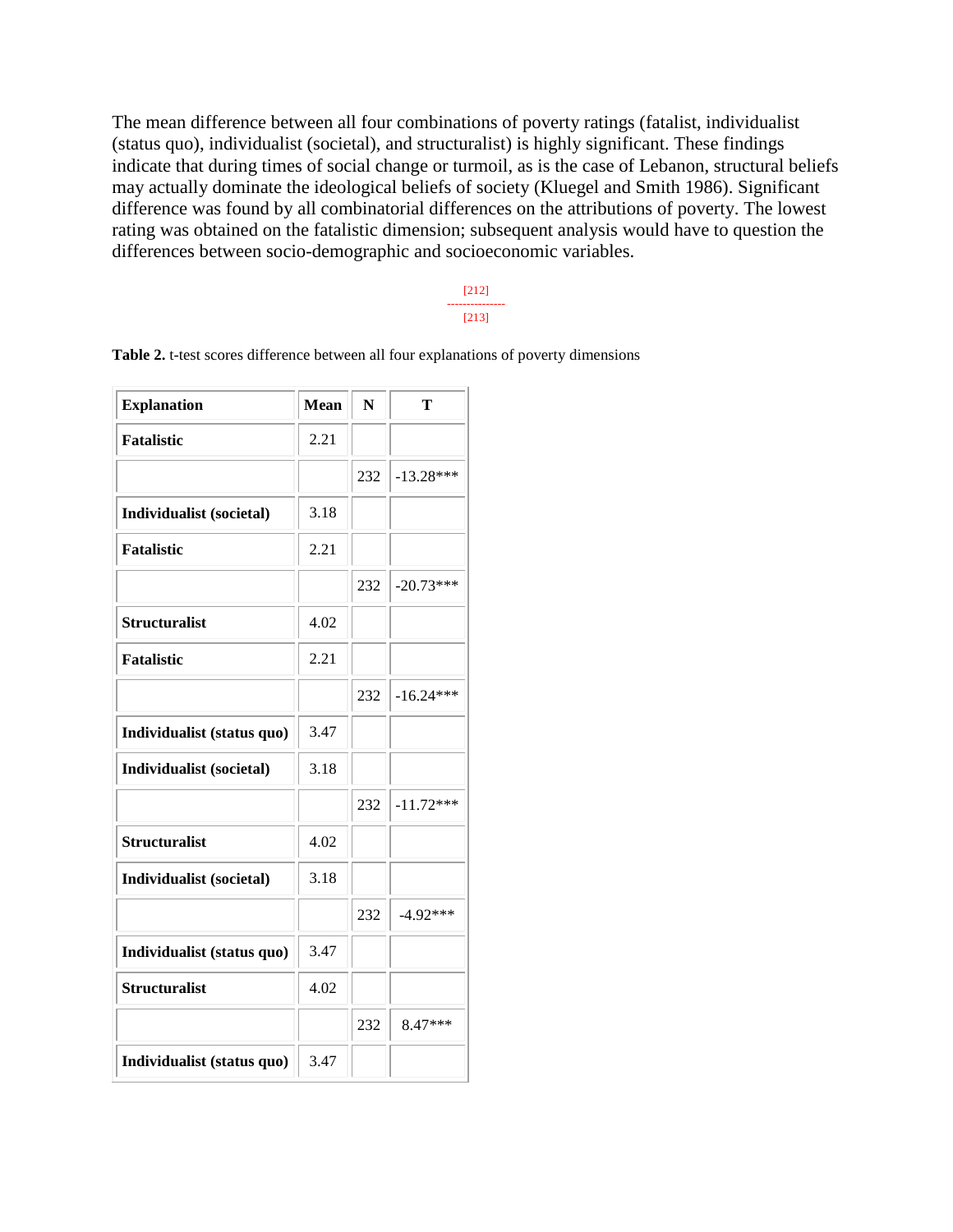[213] --------------- [214]

### **Effects of Socioeconomic Subjective Estimates and Socio-demographic Variables**

The ANOVA analysis of two independent variables of socioeconomic status crossed by the religious identification on the dependent variable of causal attribution yielded several important results. The first analysis was 3x2 ANOVA which included factors of educational level of high, middle, and low crossed by religious identification (Christian and Muslim) on the four mean ratings on the dimensions of fatalism, status quo and societal individualism, and structuralism. No significant differences were found between and within the three dimensions for educational level, with exception to main significant effects of religion on the fatalistic dimension. Muslim students gave more fatalistic attributions than there Christian counterparts  $(F(1,190)=4.61,$ p=.033). Interaction effects were found between religious identification and educational status. Highly educated Muslims were more structuralist in their rating of the poverty scale than their Christian counterparts (Bonferroni *post hoc* test: t=2.29, p=0.02). Highly educated Muslims were also more structuralist than middle class Muslims (t=2.43, df=43, p=0.02).

We further investigated two other designs involving socioeconomic variables: parents' occupational status crossed by religious identification and family financial income crossed by religious affiliation on the four attributions of the poverty scale. No main socio-economic effects of religious identification and socio-economic levels of income and occupational status were found in the analysis. However, significant interaction between religious identification and occupational status were reported on the strucutralist dimension  $(F(2,176)=5.46, p=0.05)$ . A post-hoc Bonferroni test showed that Muslim students from middle occupational status were more structuralists in their attributions of poverty than their Christian counterparts (t=3.26, p=0.003). Also Muslim students from high occupational status parents were more structuralist than low class Muslims( $t=-2.35$ ,  $df=48$ ,  $p=0.02$ ). No significant main effects were found for the third design of occupational status and religious identification on the three other dimensions of poverty. Given the distribution of occupational status, and income, the present results indicated little or no support to any main effects. However, the effects of interaction lead us to believe that parental educational level and occupational status crossed with religious identification on the rating of the structuralist dimensions provide significant interaction on the group's position towards structuralism. While main effects were minimal with exception to religion on fate  $(F(1,195)=4.61, p=0.03)$ , Muslims like Christians disagreed on the fatalistic dimension, but the difference between them was significant with higher disagreement rating among the Christians. No significant differences on all other dimensions were found between Christians and Muslims. The socio-economic status of education and occupational status discriminated between Muslims and Christians on the structuralist dimension. Differences were apparently in the direction were Muslims were more structuralist and fatalist than Christians. Significantly, Muslims of high socio-economic status were more structuralist than lower middle class Muslims.

> [214] --------------- [215]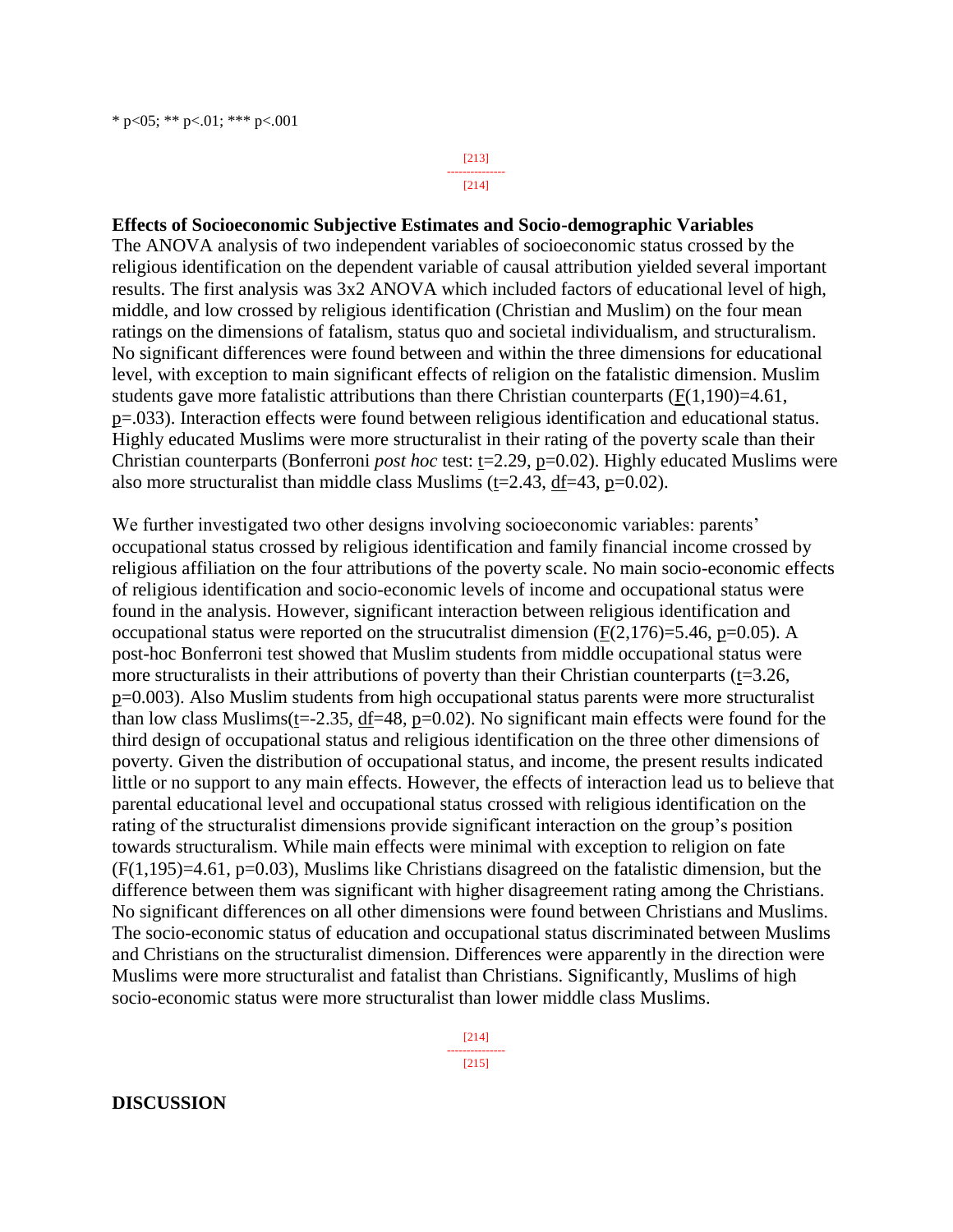The dimensions derived from the factor analysis provide a consistent construct validity of the poverty scale as originally conceptualized by Feagin (1972, 1975). The embodiment of these factors among Lebanese students provides evidence for the construct validity of the poverty items and the universality of the psychometric properties. However, there is evidence that the three-factor structure originally conceived by Feagin (1972) has in fact a sub-dimension. For instance, the individualistic dimension appeared to be divided and meshed with societal and status quo factors not accounted for in Feagin's (1972) study. Furthermore, our results may complement those of Morcol's (1997) five factor analysis results which showed similar structural properties of the poverty scale with the highest account for the variance for the structuralist dimension, followed by the individualistic and the fatalististic one. The study also indicates that occupational status which is traditionally regarded important to assessing ones social class (Jackman and Jackman 1979) is related to structural attributions.

Previous research (Bullock 1999) reported that poor participants endorsed structural attributions more strongly than affluent groups. The patterns of attributions of poverty among Lebanese university students differed from those progressed in Western countries such as the US. High educated and middle occupational status participants' explanations of poverty were not free of interaction effects of confessional or religious affiliation. Although structuralist attributions were the highest across the board, surprisingly, low class Muslims did not give a higher structuralist attribution than did the high-class participants, negating the *system blame hypothesis*. However, examination of within group differences on the individualistic (societal) and individualistic (status quo) factors revealed that middle occupational and middle income groups had a higher rating of poverty than low or high occupational income groups respectively, but not at a significant level. The middle class students' individualistic attribution of poverty is perceived to benefit the person's own achievement and motivation. In cases where individuals are actors and see themselves as operative, with a foreseen gain from their actions they may actively perceive a negative outcome like poverty by externalizing blame on the object of effect (Jones 1976; Locke and Pennigton 1982; Schoeneman and Rubanowitz 1985). Keeping in mind that Lebanese youth live in a collectivist society with an in-group thinking about outcomes, they reflect a kind of thinking of "them" against "us". Hence, attributions of domestic poverty are infrequently attributed to the individual because the individual is part of a group, and stereotyped by some features of it.

#### [215] --------------- [216]

Our results departed from the *system blame hypothesis* as well as the *cultural of poverty hypothesis* since high-income groups were more individualistic in their attributions of poverty than low-income groups. Neither of these hypotheses is appropriate to be generalized to Middle Eastern society, such as Lebanon. However, there is certain level of externality of attributions among Muslims not evident among Christians. For instance, the significant and high level of structuralism was not evident among Christians perhaps because the Muslim community of Lebanon has been marginalized from the process of institutional building, in particular in governmental ministries. Specifically the high structuralist attitudes among the high-class Muslims, provided a reverse perspective of the *system blame hypothesis*. Perhaps the dynamics of neopatriarchal society (Sharabi 1987) has some role in the way individuals perceive themselves as actors and pursuits of change in a collectivist society. Hence, Lebanese youth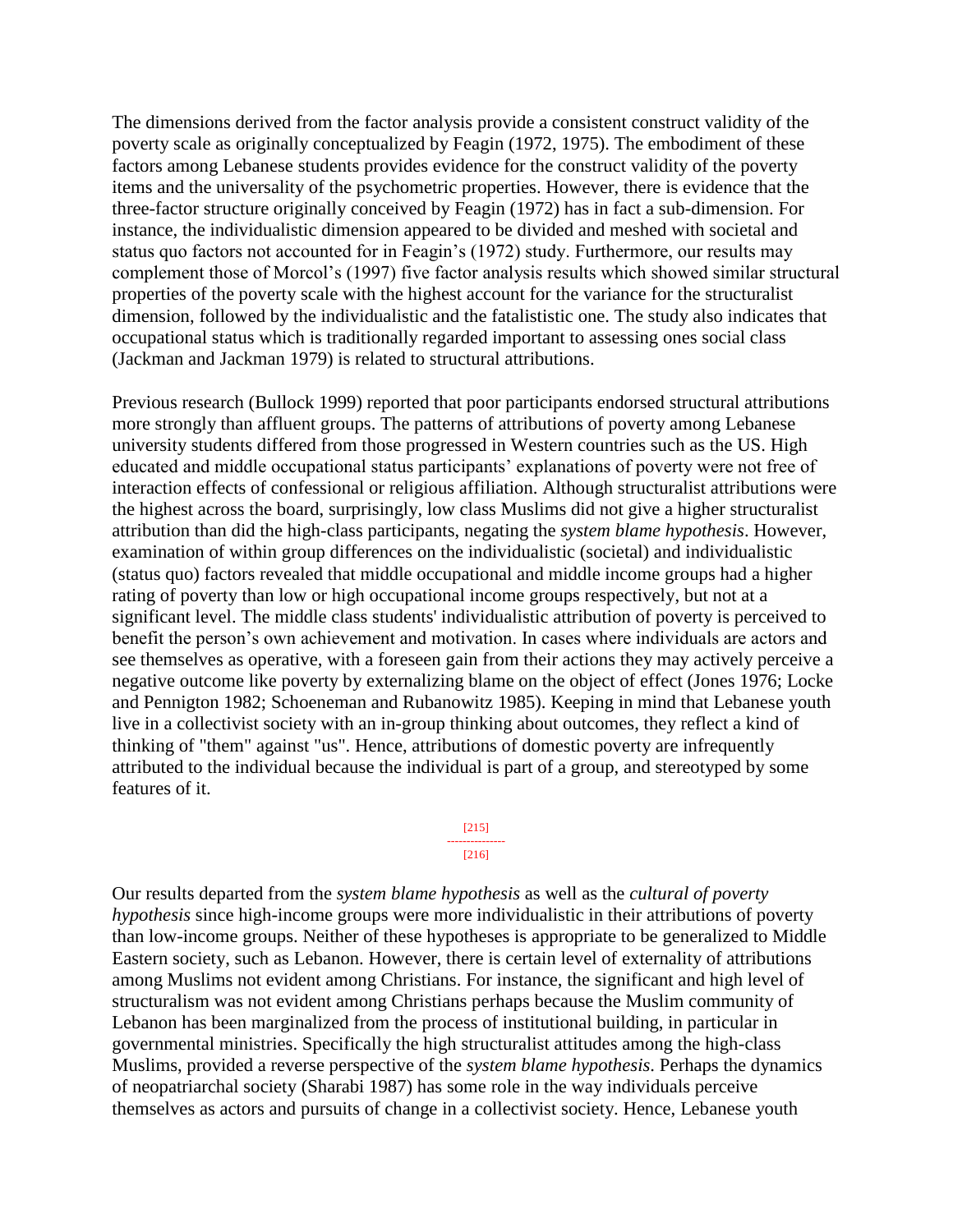resolve psychological discomfort of negative events by deflecting responsibility as a defense mechanism for protecting the internal core of patriarchal society extended family, tribe, or community.

A fresher note about poverty in Middle Eastern society suggests there is wide skepticism about religious fatalism. Youth in Lebanon have in turn become more realistic and cautious about hegemony and institutional failure to eradicate poverty. The general case of dissatisfaction with the current government role in alleviating suffering from individuals has reached disparaging stages, as economic dismay has affected and expanded to encompass the middle class. Perhaps, there is a kind of social awareness with a strong feeling of social justice (*social justice hypothesis*) overriding the religious demagogy of subservience and fatality.

This study opens a number of opportunities for researchers in the field. Given the multiplicity of confessional communities in Lebanon, our results could be generalizable to other multi-ethnic or multi-confessional countries with historical parity as of Lebanon. Furthermore, we view that selfperception measures as correlates with attitudes towards poverty, would give a better direction in our research with predictive validity for the poverty scale, as well as, validity of the structuralist view of the causal attribution of poverty. Those individuals who may have a self-concept that is global may be more structuralists than individualistic. Conversely, those that have a self-concept that is self-referential may be more individualist than structuralist.

Several limitations in this study should be reported. First, the socioeconomic statuses of respondents was not an objective measure but a subjective one since students rated their parents' occupational statuses and income levels not their own. Second, while the sample studied was representative of universities in Lebanon, it was not representative of the sectarian distribution of the nation or of the geographic characteristic features in which the two universities were situated. Third, the fact that the mean age of the sample was 19, the sample may have limited experience in understanding the phenomena of poverty in society. Future studies in the field should account for a more heterogeneous sample from labor unions, political parties, and other social groups. Such a heterogeneous sample might generate previously unexplored findings related to the causes of poverty.

> [216] --------------- [217]

# **REFERENCES**

Bullock, H. (1999). "Attributions for Poverty: A comparison of middle-class and welfare recipients attitudes." *Journal of Applied Social Psychology*, 29(10):2059-2082.

Carr, S. and M. MacLachlan (1998). "Actors, observers, and attributions for Third World poverty: contrasting perspectives from Malawi and Australia." *The Journal of Social Psychology, 138*(2):189-202.

Commission of the European Communities (1990). *The perception of poverty in Europe.* Eurobarometer.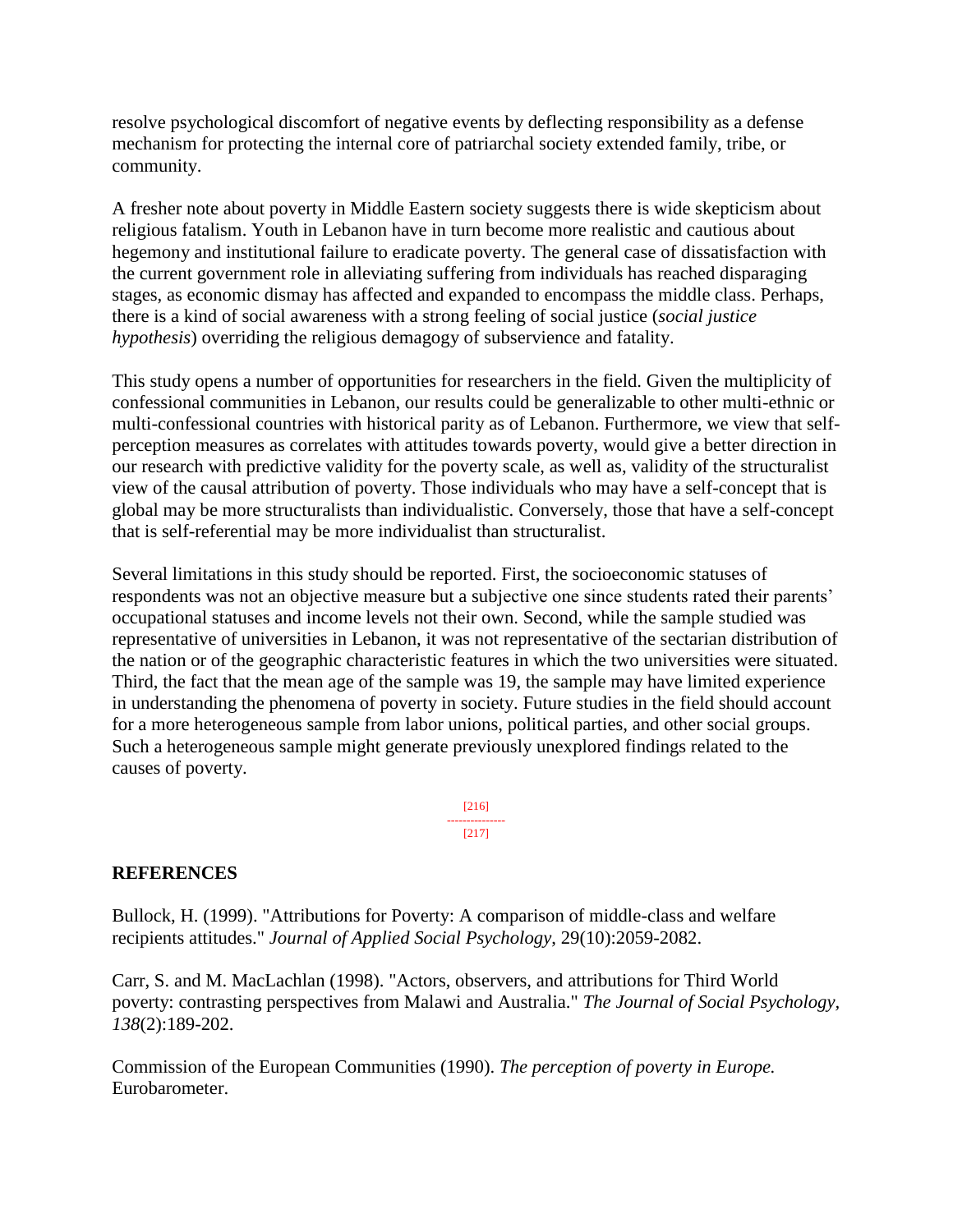Della Fave, R. (1974. "On the structure of eglatarianism." *Social Problems*, 22(2):199-213.

Feagin, J. (1972). "Poverty we still believe that God helps who help themselves. " *Psychology Today*, 6:101-129.

Feagin, J (1975). *Subordinating poor persons: Welfare and American beliefs*. Englewood Cliffs, N.J: Prentice-Hall.

Feather, N. (1974). "Explanation of poverty in Australian and American samples: the person, society and fate." *Australian Journal of Psychology*, 26:199-216.

Furnham, A. (1982). "Why are the poor with us? Explanations for poverty in Britain." *Journal of Adolescence*, 5:135-147.

Furnham, A. (1985). "Just World beliefs in an unjust society: A cross cultural comparison." *European Journal of Social Psychology,* 15:363-366.

Griffin, W. and Y. Oheneba-Sakyi (1993). "Sociodemographic and political correlates of university students causal attribution for poverty." *Psychological Reports*, 73:795-800.

Guest, A. (1974). "Class consciousness and American political attitudes." *Social Forces*, 52:4699-509.

Heider, F. (1958). *The Psychology of Iterpersonal Relations*. New York: Wiley.

Hogg, M. and G. Vaughan (1995). *Social psychology an introduction.* New South Wales: Australia.

> [217] --------------- [218]

Huber, J. and W. Form (1973). *Income and ideology: an analysis of the American political formula.* New York: Free Press.

Hunt, M. (1996). "The individual, society, or both? A comparison of Black, Latino and White beliefs about the causes of poverty." *Social Forces*. 75(1):293-322.

Jackman, M. and R. Jackman (1973). "An interpretation of the relation between objective and subjective social status." *American Sociological Review*, 38:569-82.

Jones, E., (1976). "How do people perceive the causes of behavior?" *American Scientist*, 64:300- 305.

Kluegel, J. and E. Smith (1981). "Beliefs about satisfaction." *Annual Review of Sociology*, 7:29- 56.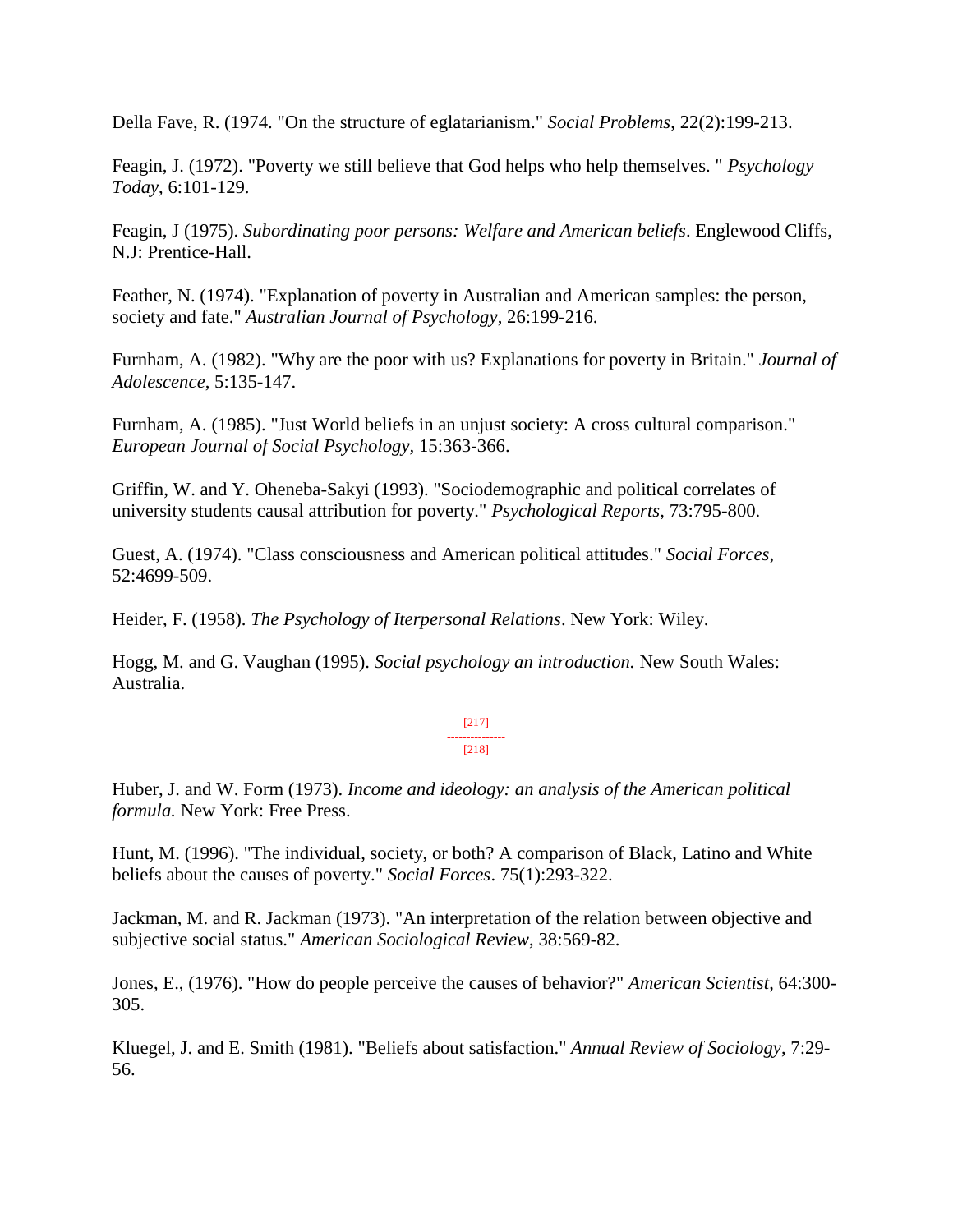Kluegel, J. and E. Smith (1986). *Beliefs about inequality: Americans' view of what is and what ought to be*. New York: Aldine De Gruyter.

Khashan, H. (1992). *Inside the Lebanese Confessional Mind*. Boston: University Press of America.

Kluegel, J. and E. Smith (1981). "Beliefs about stratification*." Annual Review of Sociology*, 7:29- 56.

Kluegel, J. and E. Smith (1986). *Beliefs about inequality: Americans' view of what is and what ought to be.* New York: Aldine De Gruyter.

Locke, D., and D. Pennington (1982). "Reasons and other causes: Their role in attribution processes." *Journal of Personality and Social Psychology*, 42:212-223.

McCormick, R. and T. Solman (1992). "Teacher's attribution of responsibility for occupational stress and satisfaction: An organizational perspective." *Educational Studies*, 18(12):201-22.

Morcol, G. (1997). "Lay explanations for poverty in Turkey and their determinants." The *Journal of Social Psychology*, 137(6):728-738.

> [218] --------------- [219]

Nilson , L. (1981). "Reconsidering ideological lines: Beliefs about poverty in America." *The Sociological Quarterly*, 22:531-548.

Schoeneman, T., and D. Rubanowitz (1985). "Attributions in the advice columns: Actors and observers, causes and reasons." *Personality and Social Psychology Bulletin*, 11(3):315-325.

Sharabi, H. (1988). *Neopatriarchy: a theory of distorted change in Arab society.* New York: Oxford University Press.

Stacy, B. and M. Singer (1985). "The perception of poverty and wealth among teenagers." *Journal of Adolescence*, 8:231-241.

Vanneman, R. (1980). "U.S. and British perceptions of class." *American Journal of Sociology*, 85:769-790.

Williamson, J. (1974). Beliefs about the motivation of poor persons and attitudes toward poverty policy. *Social Problems*, 21:634-648.

# **AUTHOR BIOGRAPHY**

Kamal Abouchedid has a Ph.D. in Ethnic Studies and Education from the University of Manchester, UK. Currently, he is the Director of the Office of Testing and Measurement at Notre